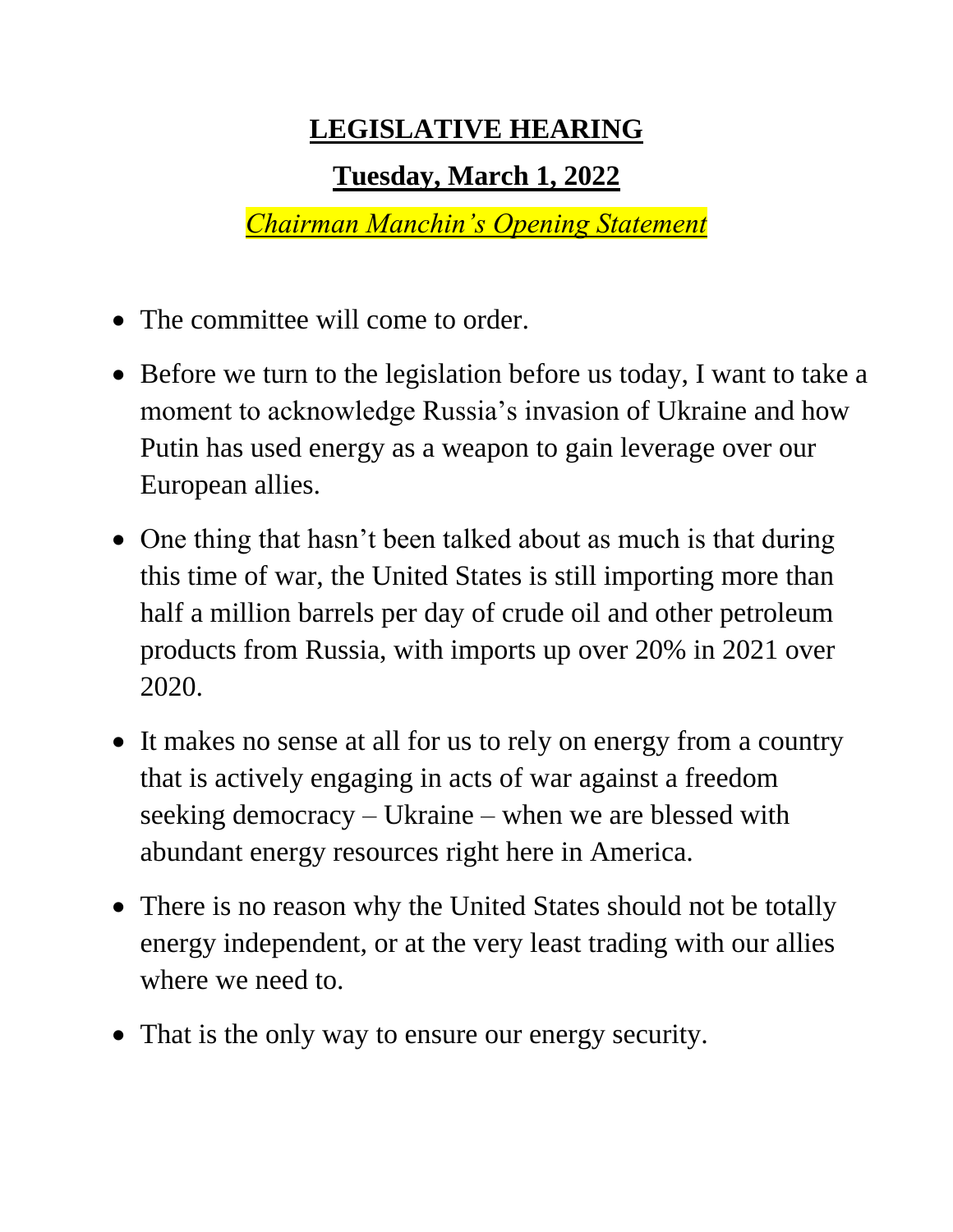- It is hypocritical for us ask others to do what we can do and we can do cleaner – when it comes to producing the energy we and our allies need.
- It's time for the Administration to take strong action to unleash American energy, up to and including banning Russian oil imports at a time when they are attacking our allies.
- Our oil and gas industry partners also need to come to the table and do the right thing for our country and the consumers that rely on their product.
- We are going to continue talking about these issues in the coming days and weeks, because energy security and energy independence must be top of mind for all of us.
- But for today, our hearing will focus on 7 energy bills, 5 of which are bipartisan.
- Our agenda is short today, in large part because we did a lot of good work earlier in this Congress and many of my colleagues' bills were included in whole or in part in the Bipartisan Infrastructure Bill.
- The bills on the agenda today pertain to advancing the Department of Energy's cutting edge research and development programs and infrastructure as well as relating to managing Department of Energy funds, functions, and authorities.
- I'd like to thank my colleague Senator Barrasso for working with me on two of these bills, the DOE Science for the Future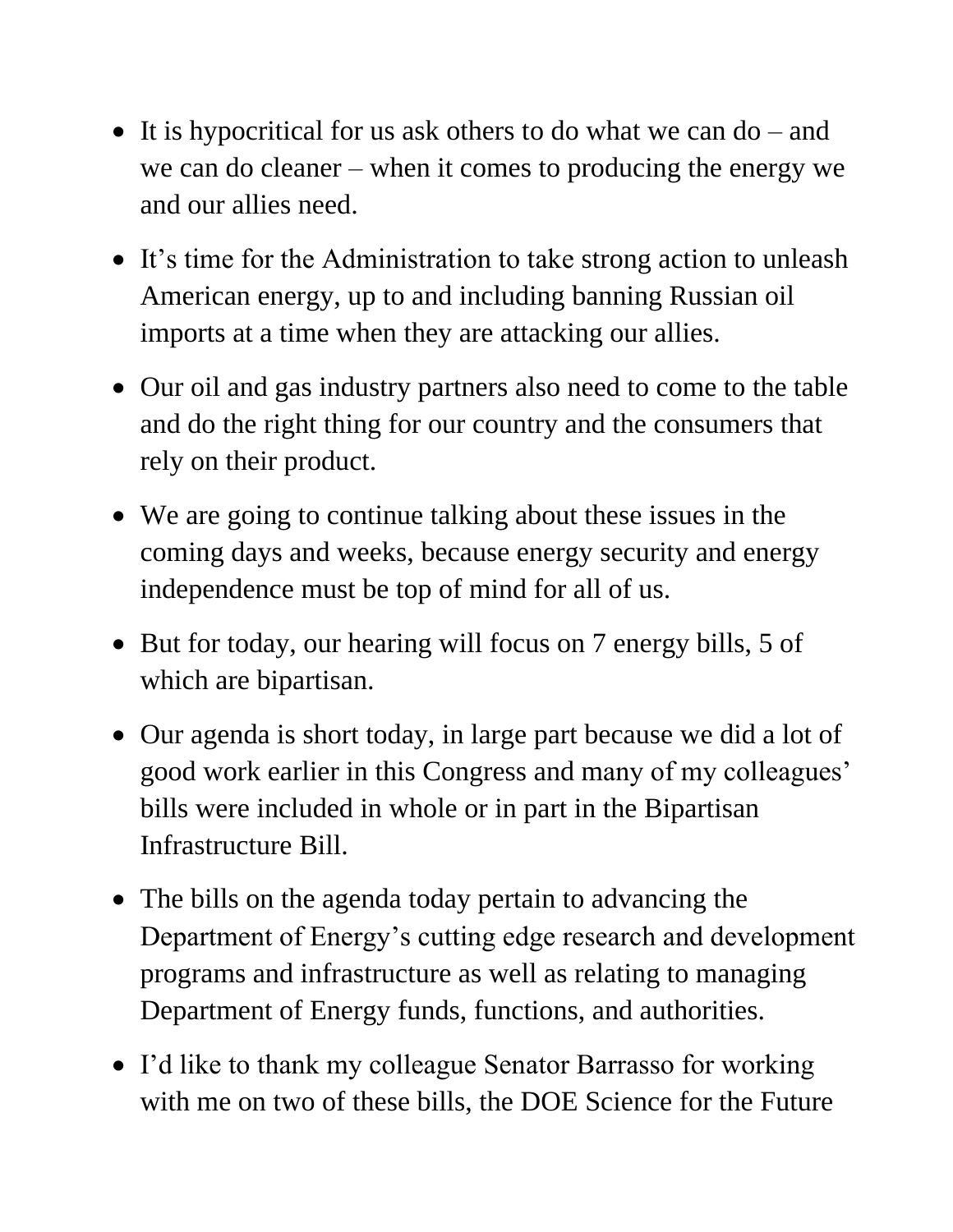Act – together with Senators Durbin and Blackburn – and also the Fission for the Future Act.

- The DOE Science for the Future Act reauthorizes the fundamental research and development activities performed by scientists at the Department of Energy, the National Labs, universities, and private companies to advance our understanding of the atom, the cell, the Earth's systems, and the universe.
- These scientific endeavors involve the most advanced scientific instruments in the world – from the fastest computers to the brightest light sources, and so much more.
- The Office Science is a critical piece of the United States' ability to advance human knowledge of the sciences, and in carrying out that mission, it advances a critical – and ultimately nonpartisan – aspect of our society.
- We also expanded the ways the DOE's Established Program to Stimulate Competitive Research – or EPSCoR for short – can support universities in states like West Virginia to boost our competitive research capabilities everywhere and not just in elite schools.
- West Virginia is one of 24 EPSCoR states, most of which are represented on this Committee, where EPSCoR funds have been critical for advancing fundamental university research, including at our own West Virginia University.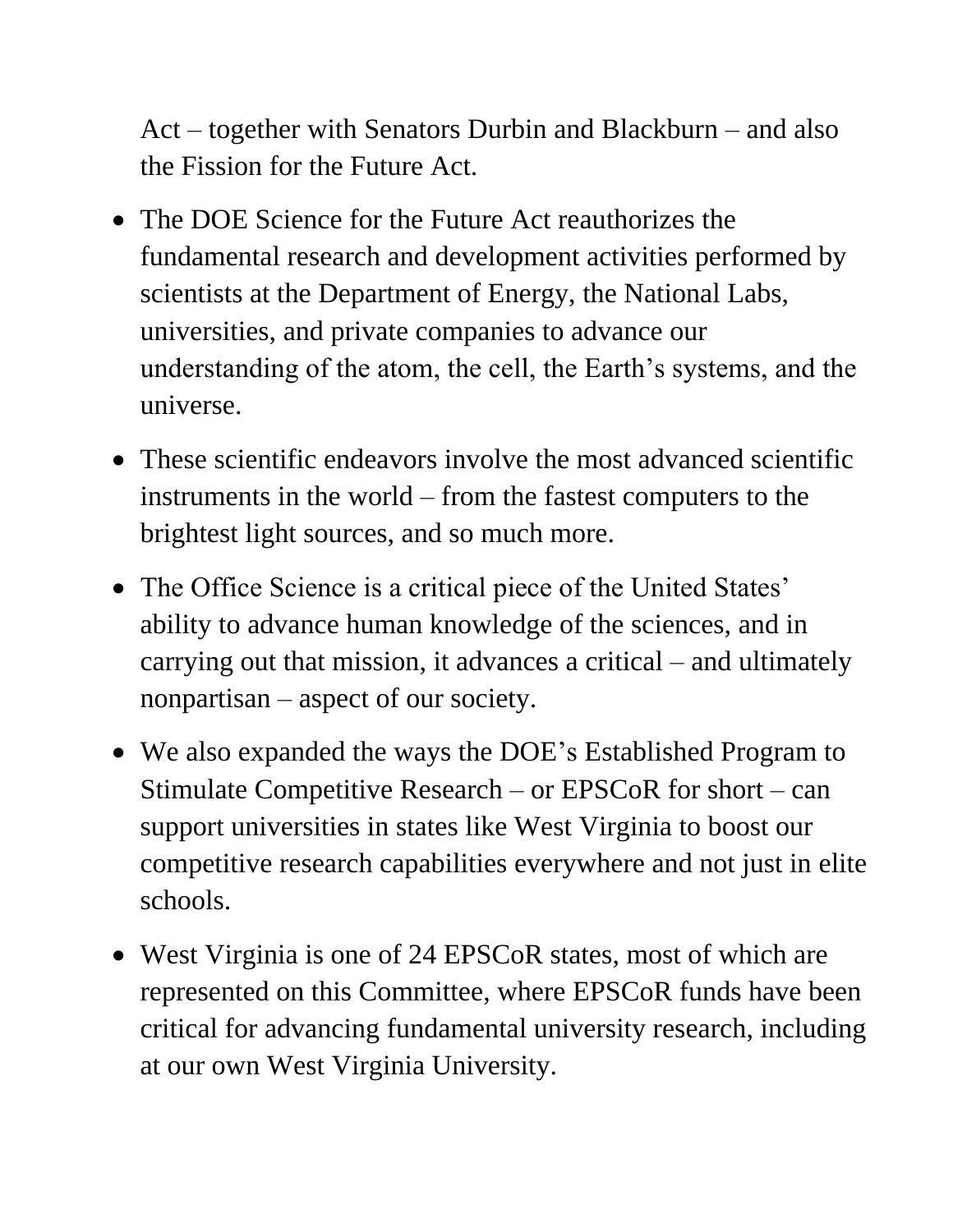- The House included their version of an Office of Science reauthorization in the America COMPETES bill, and we look forward to working out any differences there might be in conference soon so that this China package can get to the President's desk.
- The House bill also included Senator Lujan's bill, which is on the agenda today, to fund deferred maintenance, infrastructure needs, and updates for our National Labs.
- I appreciate Senator Lujan's leadership on the National Labs and his partnership in ensuring they are treated as the crowned jewels that they are of our nation's research and innovation ecosystem.
- I would also like to bring attention to the Fission for the Future Act, which Ranking Member Barrasso and I introduced in December.
- The bill directs the Secretary to work with communities with retiring or retired fossil generation facilities to determine the feasibility of constructing advanced nuclear power plants.
- This bill is an important building block to assist in the economic revitalization of communities providing reliable baseload electricity and opportunities to attract industry to produce advanced materials, hydrogen, and other non-electric applications.